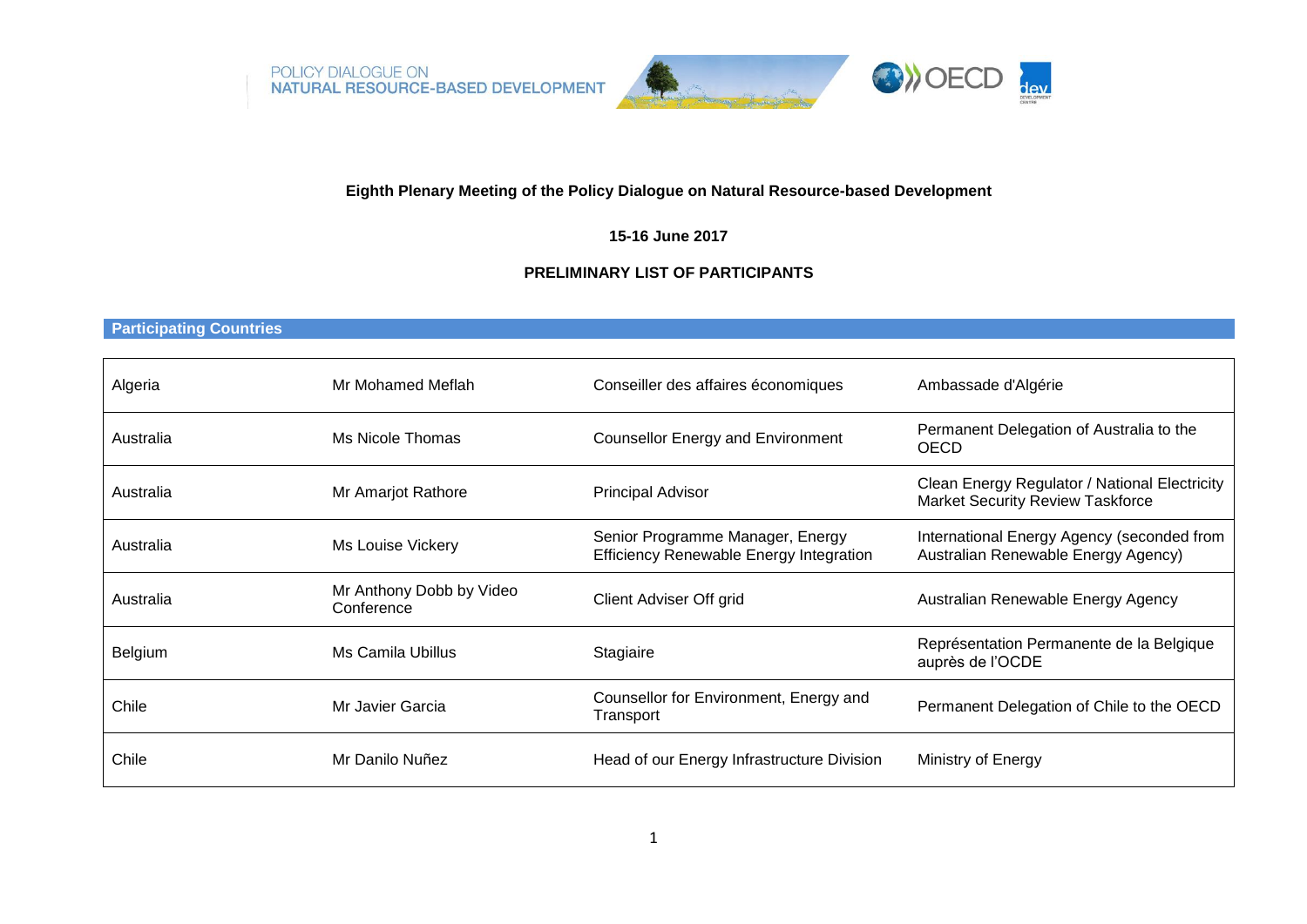





| Chile   | Mr Juan Andrés Roeschmann by<br>Video Conference | Head, Department of Studies, Budget Office                                                                                                               | Ministry of Finance                                                            |
|---------|--------------------------------------------------|----------------------------------------------------------------------------------------------------------------------------------------------------------|--------------------------------------------------------------------------------|
| France  | S.E Mr Pierre Duquesne                           | Ambassador and Permanent Representative<br>and Chair of the Governing Board of the<br><b>Development Centre</b>                                          | Permanent Representation of France to the<br><b>OECD</b>                       |
| France  | Mr Dylan Gélard                                  | Responsable des Politiques, Mission de la<br>gouvernance démocratique, Direction du<br>Développement Durable, Direction générale<br>de la Mondialisation | Ministère des affaires étrangères et du<br>développement international         |
| Germany | Mr Günter Nooke                                  | Personal Representative of the German<br><b>Chancellor for Africa</b>                                                                                    | Federal Ministry for Economic Cooperation<br>and Development (BMZ)             |
| Germany | Mr Felix Reifschneider                           | Counsellor, Office of the Personal<br>Representative of the German Chancellor<br>for Africa                                                              | Federal Ministry for Economic Cooperation<br>and Development (BMZ)             |
| Germany | Mr Benjamin Laag                                 | Senior Policy Officer, Energy, Infrastructure,<br><b>Raw Materials</b>                                                                                   | <b>Federal Ministry for Economic Cooperation</b><br>and Development (BMZ)      |
| Germany | Ms Juliane Weymann                               | Advisor, CONNEX Support Unit/Extractives<br>for Development Programme                                                                                    | Deutsche Gesellschaft für Internationale<br>Zusammenarbeit (GIZ) GmbH          |
| Germany | Mr Torge Hamkens                                 | Advisor, CONNEX Support Unit/Extractives<br>for Development Programme                                                                                    | Deutsche Gesellschaft für Internationale<br>Zusammenarbeit (GIZ) GmbH          |
| Germany | Ms Maren Koehlmann                               | Junior Advisor, Sector Project Sustainable<br><b>Economic Development</b>                                                                                | Deutsche Gesellschaft für Internationale<br>Zusammenarbeit (GIZ) GmbH          |
| Germany | Ms Giorgina Kandalaft                            | Trainee, CONNEX Support Unit/Extractives<br>for Development Programme                                                                                    | Deutsche Gesellschaft für Internationale<br>Zusammenarbeit (GIZ) GmbH          |
| Germany | Mr Achim Blum                                    | Programme Manager                                                                                                                                        | Deutsche Gesellschaft für Internationale<br>Zusammenarbeit (GIZ) GmbH Tanzania |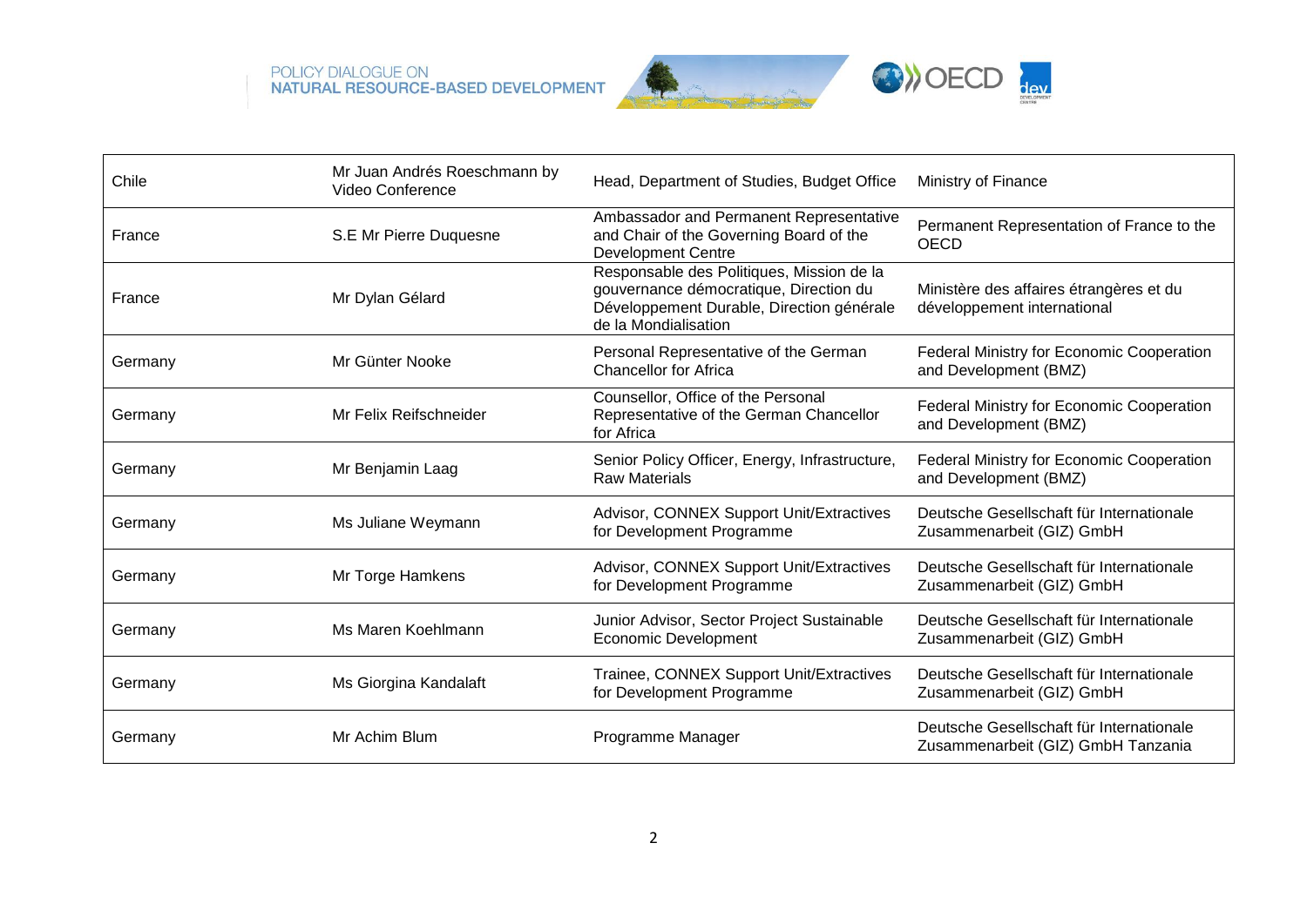





| Germany    | Ms Sophia Clare Rwegellera | <b>Technical Advisor</b>                                                                                       | Deutsche Gesellschaft für Internationale<br>Zusammenarbeit (GIZ) GmbH Tanzania |
|------------|----------------------------|----------------------------------------------------------------------------------------------------------------|--------------------------------------------------------------------------------|
| Germany    | Mr Jakob Eckert            | Research Associate, Sector Programme<br><b>Extractives &amp; Development</b>                                   | Federal Institute for Geosciences and<br>Natural Resources (BGR)               |
| Ghana      | Mr Kwabena Akuffo-Akoto    | Counsellor                                                                                                     | <b>Embassy of Ghana</b>                                                        |
| Guinea     | Mr Nava Touré              | <b>Conseiller Principal</b>                                                                                    | Ministère des Mines et de la Géologie                                          |
| Guinea     | Mr Abdoul Wahab Diakhaby   | Directeur Général Adjoint Bureau de<br>Stratégie, Point focal OCDE                                             | Ministère des Mines et de la Géologie                                          |
| Guinea     | Ms Barratou Baldé          | Coordinatrice Adjointe de Projet                                                                               | Ministère des Mines et de la Géologie                                          |
| Guinea     | Ms Maimouna Diakhaby       | Assistante du Ministre chargée de la<br>Communication                                                          | Ministère des Mines et de la Géologie                                          |
| Kazakhstan | Mr Azamat Agaidarov        | Director of Macroeconomic Analysis and<br><b>Forecasting Department</b>                                        | Ministry of National Economy                                                   |
| Kazakhstan | Ms Mariyam Maikonova       | Chief expert of Economic Policy<br>Coordination Division, Macroeconomic<br>Analysis and Forecasting Department | Ministry of National Economy                                                   |
| Liberia    | Hon. Mr Sam Russ           | Deputy Minister of Operations                                                                                  | Ministry of Lands, Mines and Energy                                            |
| Liberia    | Mr Andrew Anderson         | Head of PIU/ PSD Coordinator<br><b>Project Implementation Unit</b>                                             | National Investment Commission                                                 |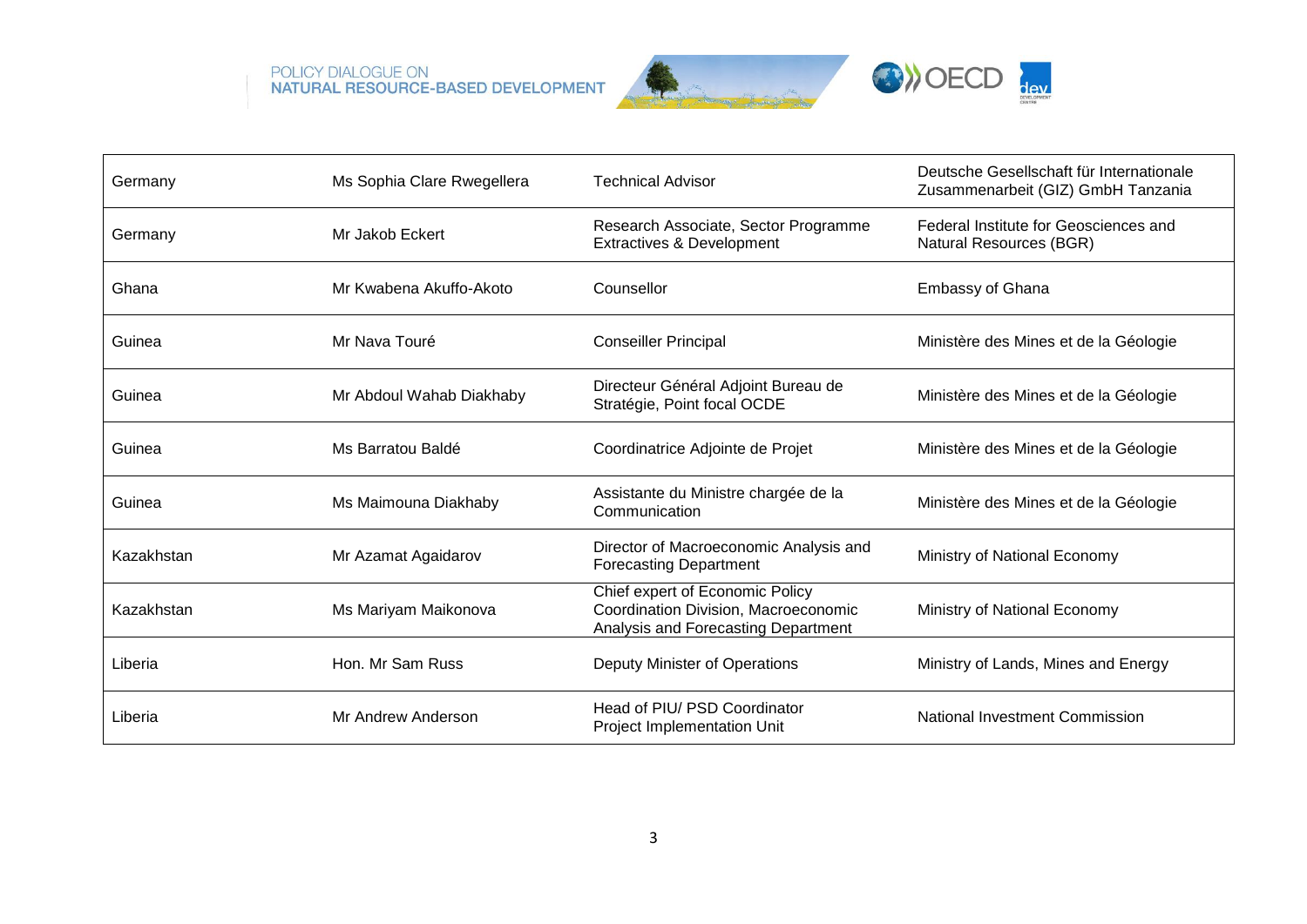





| Mali                      | Mr Hamara Touré        | Economiste, Expert Senior, Coordinateur<br>National, Projet d'appui à la Gouvernance<br>des Industries Extractives                                      | Bureau de la GIZ à Bamako                                                                                      |
|---------------------------|------------------------|---------------------------------------------------------------------------------------------------------------------------------------------------------|----------------------------------------------------------------------------------------------------------------|
| Mozambique                | Dr Marcelina Joel      | Director of the Legal Office                                                                                                                            | Ministry of Mineral Resources and Energy                                                                       |
| Nigeria                   | Mr Adegbite Adeniji    | Senior Technical Adviser, Upstream & Gas<br>Ministry of Petroleum Resources<br>Policy                                                                   |                                                                                                                |
| Norway                    | Mr Petter Nore         | <b>Chief Energy Analyst</b>                                                                                                                             | Ministry of Foreign Affairs<br><b>Energy Section</b>                                                           |
| <b>Russian Federation</b> | Mr Victor Smirnovskiy  | Counsellor                                                                                                                                              | Embassy of the Russian Federation in<br>France                                                                 |
| <b>Russian Federation</b> | Ms Iulija Goriunova    | Consultant                                                                                                                                              | Trade Representation of the Russian<br><b>Federation in France</b>                                             |
| Senegal                   | Mr Doudou Ndiaye       | Ingénieur en Aménagement du Territoire,<br><b>Environnement et Gestion Urbaine</b><br>Expert en Economie Rurale<br>Ingenieur et Conseil de la Formation | Cabinet du Ministre de l'Environnement et<br>du Développement Durable                                          |
| South Africa              | Ms Nthabiseng Malefane | <b>Minister Plenipotentiary</b>                                                                                                                         | South Africa Embassy to France                                                                                 |
| South Africa              | Mr Lutendo Ratshibaya  | <b>Third Secretary Multilateral</b>                                                                                                                     | South Africa Embassy to France                                                                                 |
| Switzerland               | Dr Werner Thut         | Senior Policy Advisor Policy Coherence for<br>Sustainable Development                                                                                   | Federal Department of Foreign Affairs FDFA<br>Swiss Agency<br>for Development<br>and<br><b>Cooperation SDC</b> |
| Tanzania                  | Eng. Norbert Kahyoza   | Deputy Chairman of the Government<br>Negotiating Team for the LNG Development                                                                           | <b>Energy and Water Utilities Regulatory</b><br>Authority (EWURA)                                              |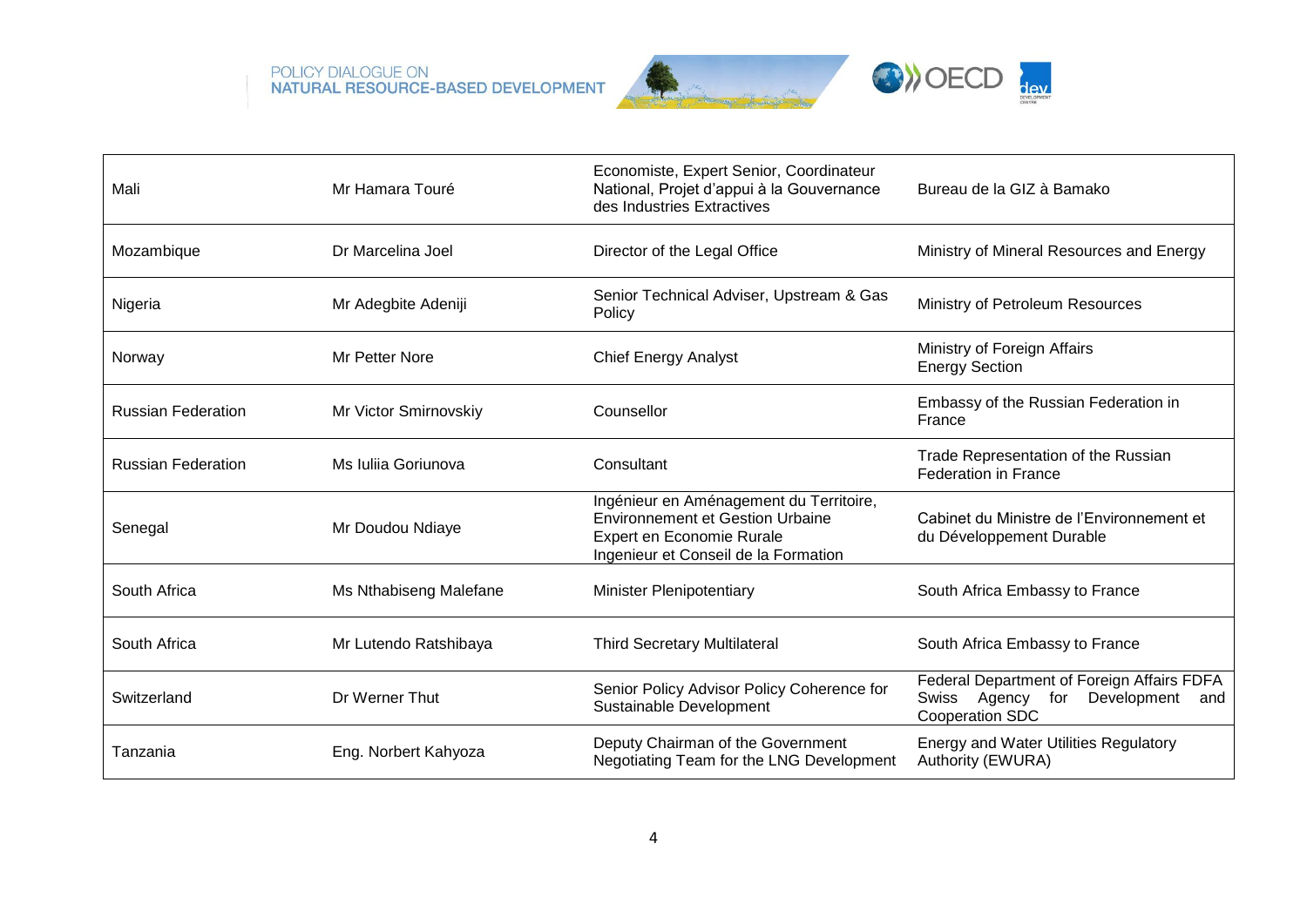





| United Kingdom | Mr Andrew Preston    | Senior Adviser, Joint Anti-Corruption Unit                            | UK Cabinet Office                              |
|----------------|----------------------|-----------------------------------------------------------------------|------------------------------------------------|
| United Kingdom | Mr Jonathan Atkinson | Extractives adviser, Governance &<br><b>Extractives Team</b>          | Department for International Development       |
| United Kingdom | Ms Rhona Birchall    | Trade Policy Communications Manager,<br>Governance & Extractives Team | Department for International Development       |
| Zambia         | Mr Chisala Chibwe    | First Secretary - Economic and Trade                                  | Embassy of the Republic of Zambia in<br>France |

### **International Organisations and other institutions**

| African Development Bank (AfDB)           | Mr Jacob A.R. Thamage | <b>Chief Mining Officer</b>                                                  |
|-------------------------------------------|-----------------------|------------------------------------------------------------------------------|
| African Legal Support Facility (ALSF)     | Mr Stephen Karangizi  | Director and CEO                                                             |
| African Mineral Development Centre (AMDC) | Ms Claudine Sigam     | Project Officer for Optimization of Natural resource Management in<br>Africa |
| African Mineral Development Centre (AMDC) | Ms Isabelle Ramdoo    | Consultant                                                                   |
| Commonwealth Secretariat                  | Ms Alache Fisho       | Legal Adviser, Natural Resources                                             |
| Commonwealth Secretariat                  | Ms Naadira Ogeer      | Economic Advisor                                                             |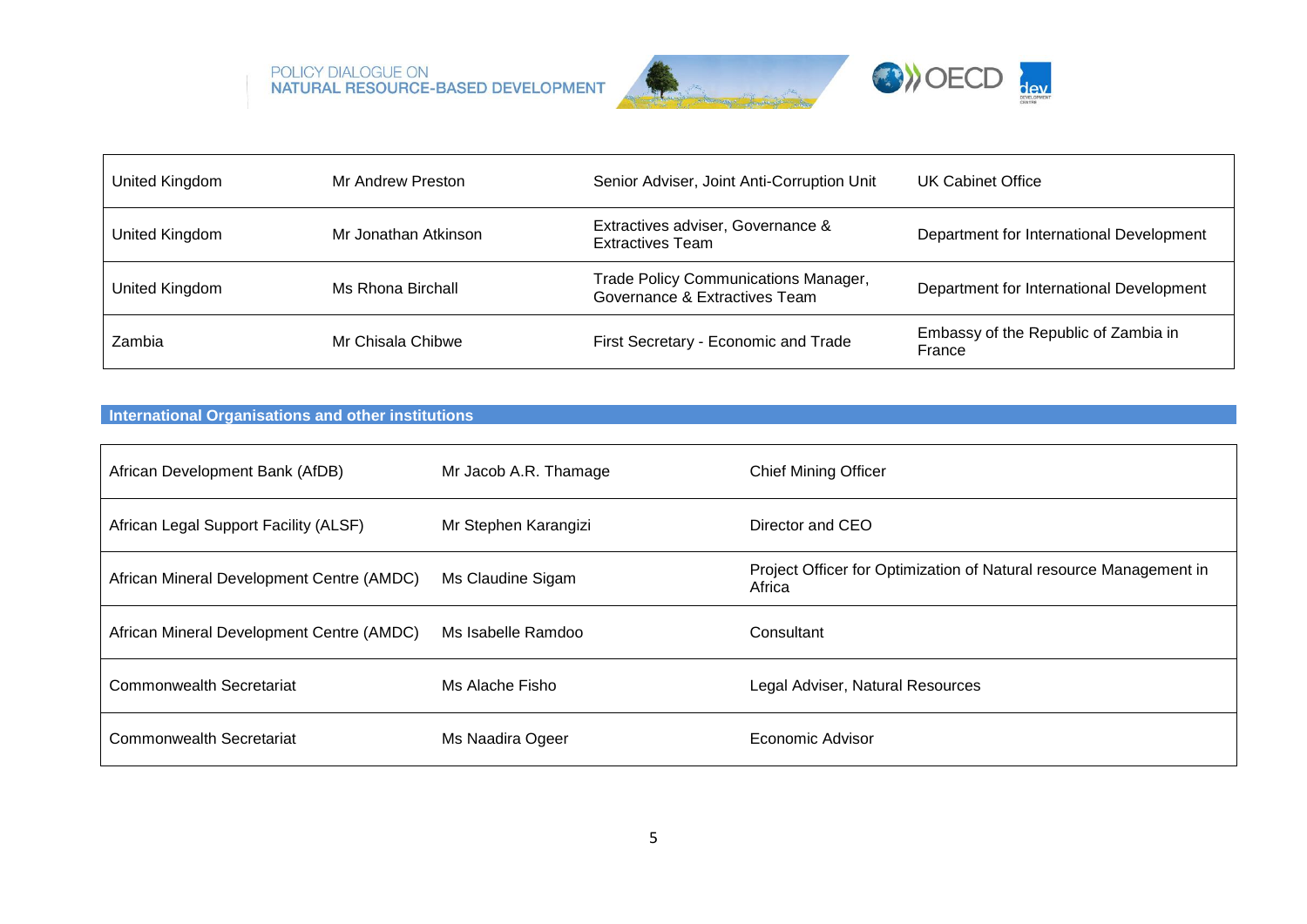





| European Commission                                      | Mr Michal Spiechowicz | Policy officer - Raw Materials<br>Directorate General for Internal Market, Industry, Entrepreneurship<br>and SMEs (DG GROW)<br>Unit Resource Efficiency and Raw Materials |
|----------------------------------------------------------|-----------------------|---------------------------------------------------------------------------------------------------------------------------------------------------------------------------|
| Extractive Industry Transparency Initiative<br>(EITI)    | Mr Jonas Moberg       | Head of the EITI International Secretariat                                                                                                                                |
| Extractive Industry Transparency Initiative<br>(EITI)    | Ms Dyveke Rogan       | Policy and Regional Director                                                                                                                                              |
| International Labour Organisation                        | Ms Annie Van Klaveren | Policy officer and focal points on extractives<br>Multinational Enterprises & Enterprise Engagement Unit                                                                  |
| <b>UNCTAD</b>                                            | Mr Kris Terauds       | Economist, Special Unit on Commodities                                                                                                                                    |
| United Nations Economic Commission for<br>Europe (UNECE) | Mr Geoffrey Hamilton  | Officer in Charge<br>Economic Cooperation and Trade Division                                                                                                              |

## **Additional Participants in the Multi-stakeholder Consultation**

| Advocates for International Development<br>(A4ID)                    | Mr Ian R. Coles      | Partner                                          |
|----------------------------------------------------------------------|----------------------|--------------------------------------------------|
| Anglogold Ashanti                                                    | Ms Lizelle Marwick   | Vice President, Legal, Continental Africa Region |
| Artus Wise                                                           | Ms Salli Anne Swartz | Attorney at Law, Partner                         |
| <b>Chilean Association of Non-Conventional</b><br>Renewable Energies | Mr Carlos Finat      | Executive Director                               |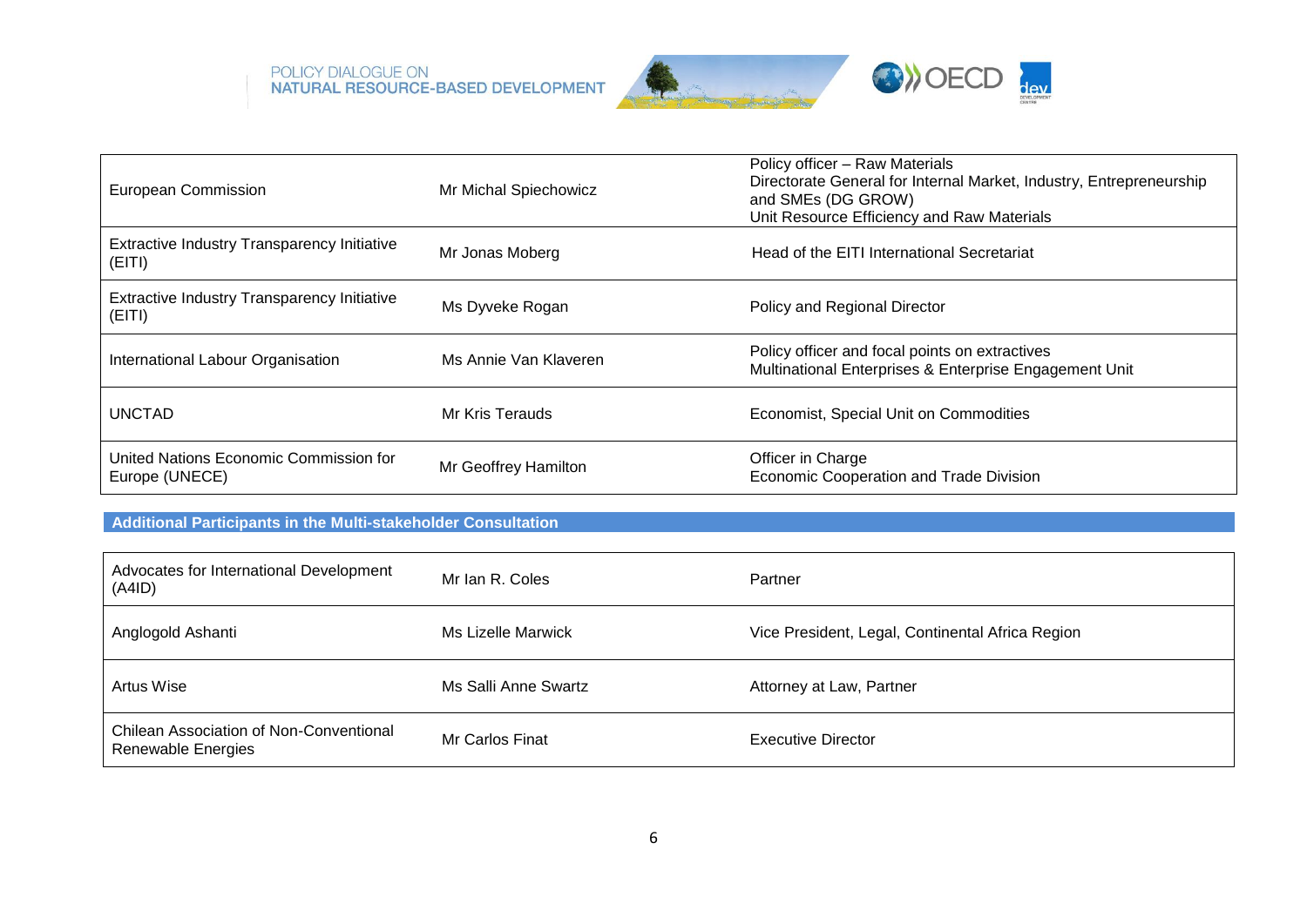





| Columbia Centre on Sustainable Investment<br>(CCSI) | Professor Karl P. Sauvant                  | <b>Resident Senior Fellow</b>                                                    |
|-----------------------------------------------------|--------------------------------------------|----------------------------------------------------------------------------------|
| Columbia Centre on Sustainable Investment<br>(CCSI) | Ms Perrine Todelano by Video<br>Conference | Economics and Policy Researcher and Head: Extractive Industries                  |
| <b>Crystol Energy</b>                               | Dr. Carole Nakhle                          | <b>Chief Executive Officer</b>                                                   |
| Curtis, Mallet-Prevost, Colt & Mosle LLP            | Mr Remi Lerner                             | Partner                                                                          |
| Curtis, Mallet-Prevost, Colt & Mosle LLP            | Ms Susan Maples                            | Associate                                                                        |
| Devin Corporation                                   | Mr Natty B. Davis                          | <b>Managing Director</b>                                                         |
| ExxonMobil                                          | Ms Christina Konvicka                      | Fiscal & Regulatory Affairs Advisor                                              |
| ExxonMobil                                          | Mr David Bertoch                           | Counsel                                                                          |
| ExxonMobil                                          | Ms Paula Norman                            | Senior Global Fiscal Regimes Consultant, Upstream Commercial                     |
| ExxonMobil                                          | Ms Laura Logan                             | Corporate Issues Advisor, Public and Government Affairs                          |
| ExxonMobil                                          | Ms Ileana I. Ferber                        | Procurement Advisor, Local Content and Global Supplier Diversity                 |
| ExxonMobil                                          | <b>Mrs Nancy Swartout</b>                  | Global Manager, Local Content, Supplier Diversity and Sustainable<br>Procurement |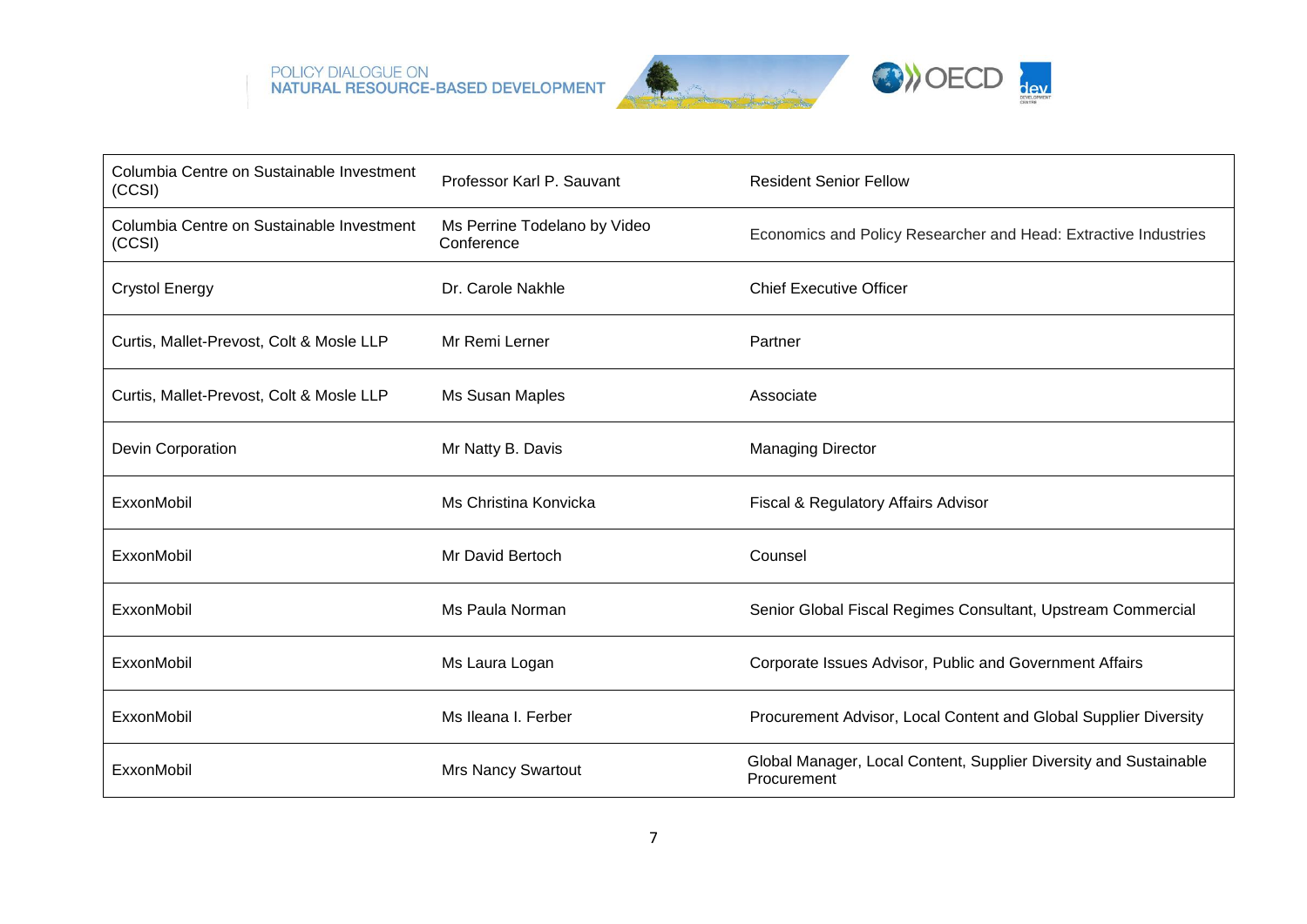





| French Institute of International Legal<br>Experts (IFEJI)                                    | <b>Mr Marc Frilet</b> | <b>Vice President</b>                                                                                                          |
|-----------------------------------------------------------------------------------------------|-----------------------|--------------------------------------------------------------------------------------------------------------------------------|
| <b>Harvard Business School</b>                                                                | Mr Louis T. Wells     | Herbert F. Johnson Professor of International Management                                                                       |
| <b>Helmut Nicolaus Law Firm</b>                                                               | Dr Helmut Nicolaus    | Lawyer and Partner                                                                                                             |
| Houston International Business Corporation                                                    | Mr Jorge Chamot       | Executive Vice President and Lead Consultant Energy & Mining<br>Policy Development, Institutional Reform and Capacity Building |
| Intergovernmental Forum on Mining (IGF)                                                       | Ms Alexandra Readhead | Technical Advisor, Base Erosion and Profit Shifting                                                                            |
| International Growth Centre (IGC)                                                             | Mr Herbert M'cleod    | Director, Sierra Leone                                                                                                         |
| International Institute for Sustainable<br>Development                                        | Mr Howard Mann        | Senior Advisor, IGF Secretariat and Senior International Law Advisor                                                           |
| International Petroleum Industry<br><b>Environmental Conservation Association</b><br>(IPIECA) | Mr Wolfgang Kraus     | Senior Associate                                                                                                               |
| International Petroleum Industry<br><b>Environmental Conservation Association</b><br>(IPIECA) | Ms Helen Murphy       | Senior Manager, Social Responsibility                                                                                          |
| International Senior Lawyers Project (ISLP)                                                   | Ms Lauren Waugh       | Program Officer, Sustainable Development                                                                                       |
| Jones Day                                                                                     | Mr Boris Dolgonos     | Lawyer and Partner                                                                                                             |
| Kenneth Haddow Associates LTD                                                                 | Mr Ken Haddow         | Consultant                                                                                                                     |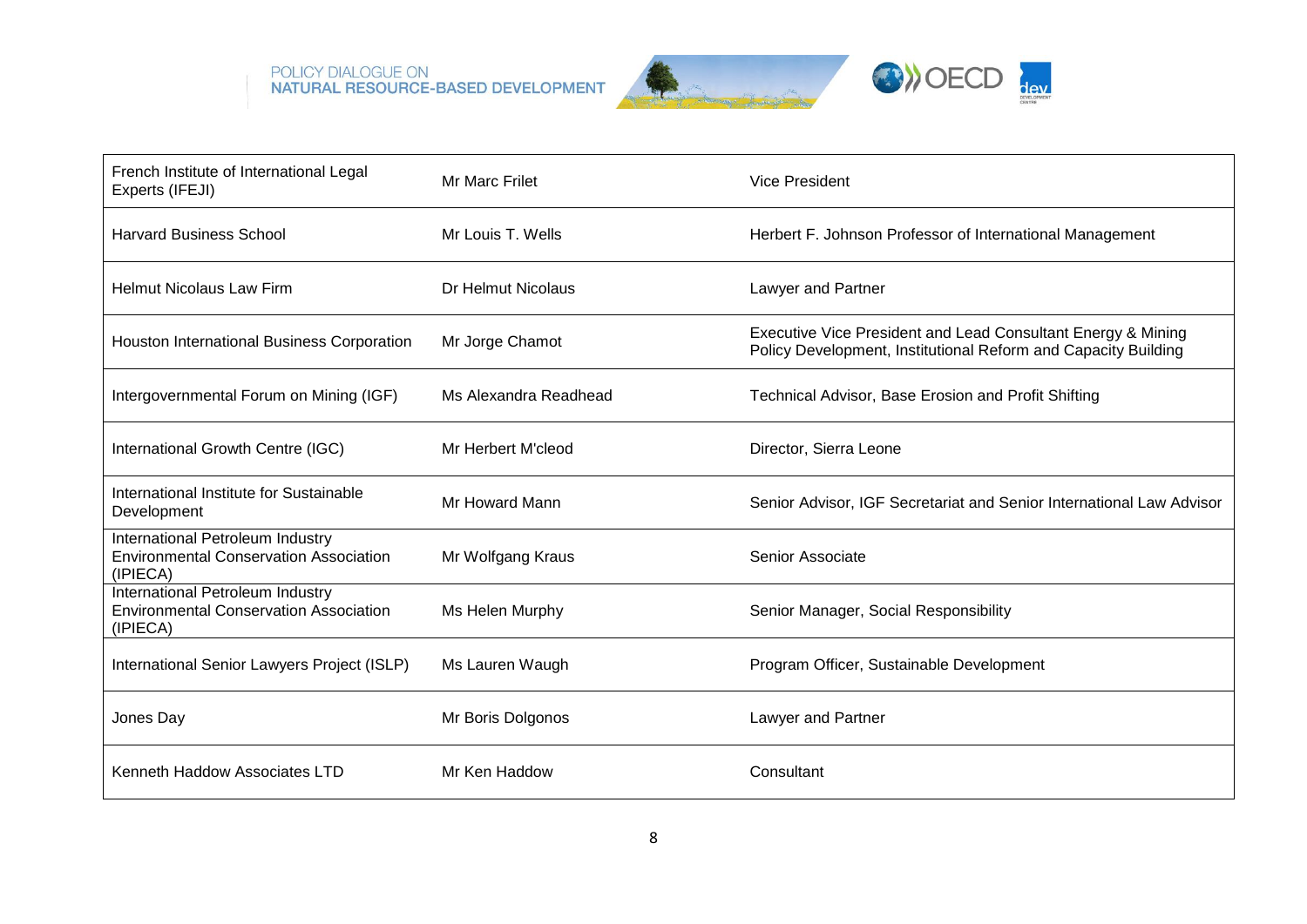





| McKinsey                              | Ms Rebecca Ross                                | <b>Associate Partner</b>                                                                          |
|---------------------------------------|------------------------------------------------|---------------------------------------------------------------------------------------------------|
| Natural Resource Governance Institute | Mr Joseph Williams                             | Senior Advocacy Officer                                                                           |
| <b>ONE</b>                            | Ms Maé Kurkjian                                | Policy and Advocacy Officer                                                                       |
| Public Eye                            | Mr Olivier Longchamp                           | Responsable fiscalité et finances internationales                                                 |
| Public Policy-Pluto & Associates      | Mr Gerald Pachoud                              | <b>Managing Partner</b>                                                                           |
| Senate of the Republic of Mexico      | Sen Salvador Vega Casillas                     | President, Energy Commission in Mexico                                                            |
| Shell EP International Limited        | Mr Frederic Farhad Farschi                     | Global Manager - Contracting & Procurement<br><b>General Manager Local Content</b>                |
| <b>Shell EP International Limited</b> | Ms Anna Theeuwes                               | <b>Tax Policy Manager</b>                                                                         |
| <b>Social Clarity</b>                 | Ms Charlotte Bisley                            | <b>Managing Director</b>                                                                          |
| Statoil                               | Mr Are Lysnes Brautaset by Video<br>Conference | Head of Legal Exploration                                                                         |
| The Overseas Development Institute    | Mr Iain Steel                                  | Advisor, Budget Strengthening Initiative                                                          |
| <b>Transparency International</b>     | Mr Peter Conze                                 | Senior Regional Advisor Africa, Member of the Board, Transparency<br><b>International Germany</b> |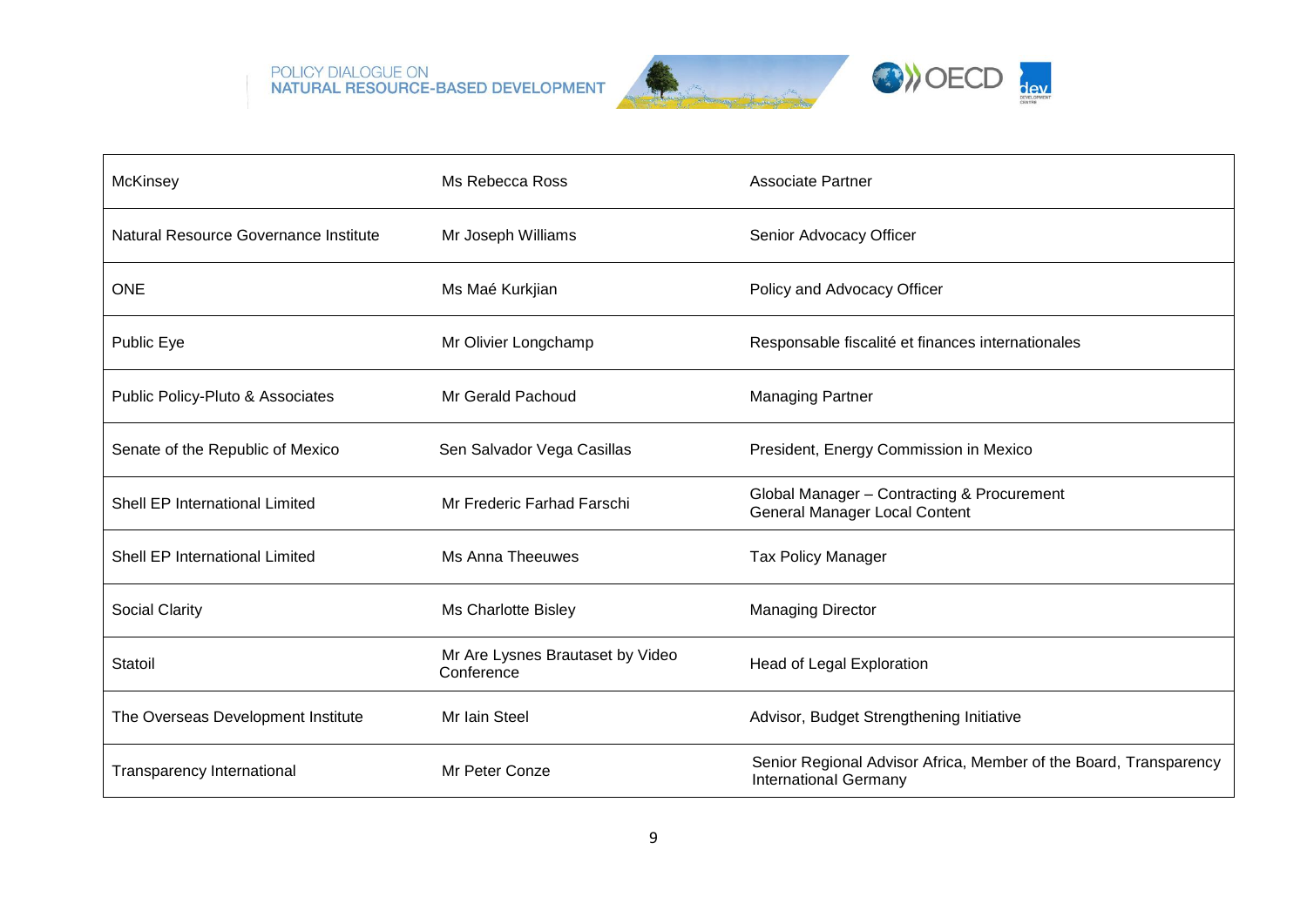

| Transparency International | Ms Andrea Shaw   | Programme Manager Mining for Sustainable Development |
|----------------------------|------------------|------------------------------------------------------|
| University of Bristol      | Dr Adam Dixon    | Reader in Economic Geography                         |
| University of Cambridge    | Mr Amir Lebdioui | <b>PhD Researcher</b>                                |

# **OECD Secretariat**

| Development Centre (DEV) | Mr Mario Pezzini       | <b>Director</b>                                               |
|--------------------------|------------------------|---------------------------------------------------------------|
| Development Centre (DEV) | Mr Federico Bonaglia   | <b>Acting Deputy Director</b>                                 |
| Development Centre (DEV) | Dr Lahra Liberti       | Head of Unit, Natural Resources for Development               |
| Development Centre (DEV) | Mr Alexander Pick      | Economist                                                     |
| Development Centre (DEV) | Mr Guy Halpern         | Junior Policy Analyst, Natural Resources for Development Unit |
| Development Centre (DEV) | Mr Elliot Smith        | Junior Legal Analyst, Natural Resources for Development Unit  |
| Development Centre (DEV) | Ms Caroline Chevallier | Assistant, Natural Resources and Development Unit             |